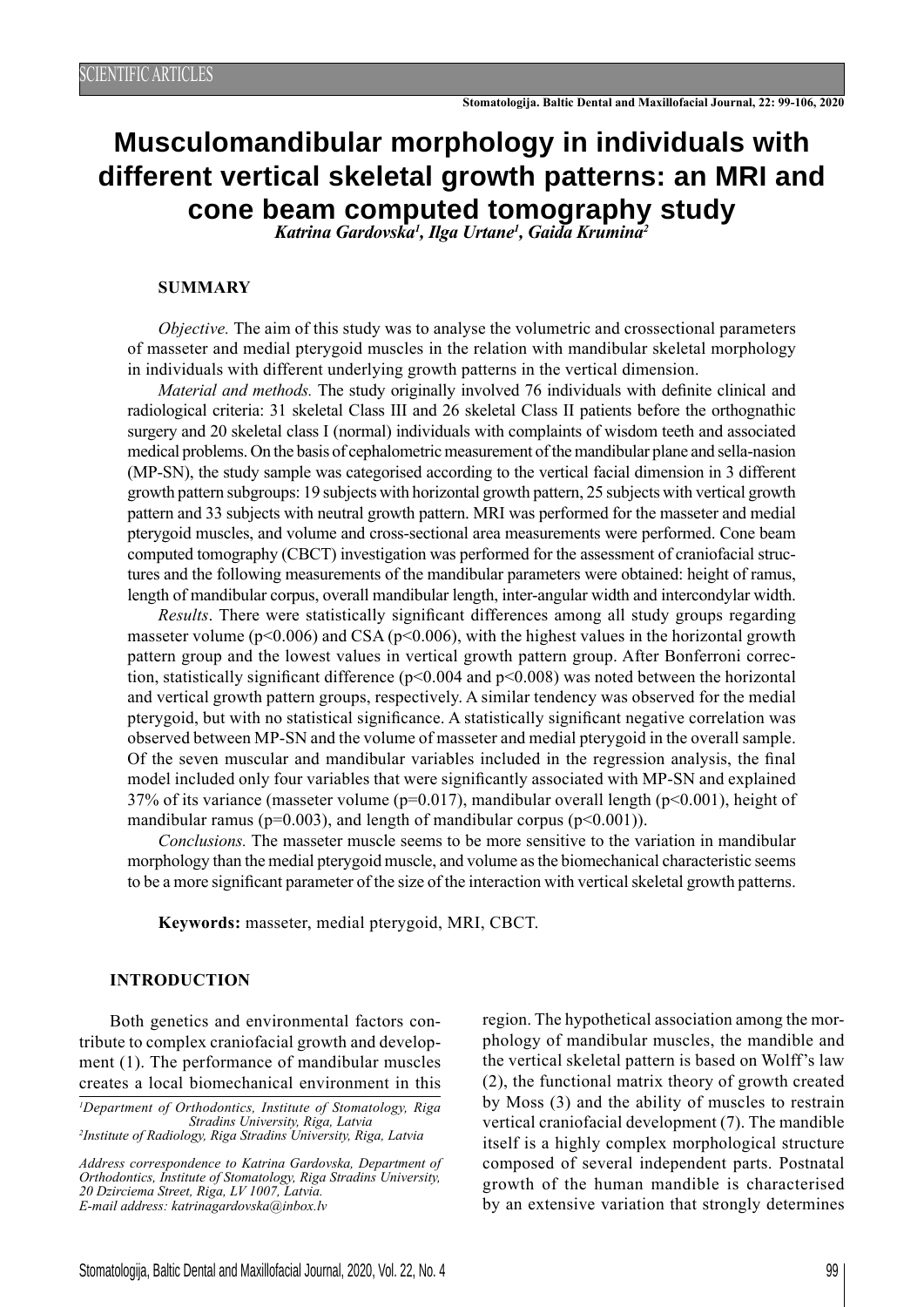

both the vertical and sagittal dimensions of the craniofacial complex (4). The most significant growth area of the mandible is its posterior region (5, 6). On the basis of specific anatomy (origins and insertions) and physiological function as the main elevators of the mandible, the masseter and medial pterygoid muscle could be strongly associated with mandibular and craniofacial morphology, particularly in the vertical dimension. These muscles may **A** play an important role in the aetiology of dentofacial deformities as well as influencing the long-term stability of the treatment results by their capacity of adaptation (7).

Mastication muscles can be investigated using a variety of non-invasive radiographic techniques, such as ultrasonography (US) (8, 9), computed tomography (CT) (10, 28) and magnetic resonance imaging (MRI) (11-13, 27). The crosssectional area and volume are the size parameters of muscles, indicating maximal isometric contraction strength and loads that are used in the literature to analyse the performance and force developed by mandibular muscles.

In the literature, it is well recognized that there are three basic morphological types of dentofacial deformities in the vertical dimension. These are generally used to describe as individuals with increased vertical dimension (hyper-divergent (14), long face (15), dolichocephalic), decreased vertical dimension (hypo-divergent (14), short face (15), brachycephalic) and average or normal morphology of the face in the vertical dimension (normodivergent (15)). These are referred to as having vertical, horizontal and neutral craniofacial growth patterns, respectively.

Interactions between muscles and skeletal structures of the craniofacial region are complex,



## Number of patients







and wide controversies exist in the literature on the nature of these interactions (16) and a profound analysis of patients requiring orthognathic surgery regarding the issue would be informatively appropriate.

The objectives of the present study were to analyse masseter, medial pterygoid muscle and mandibular skeletal parameters in individuals with different underlying growth patterns in the vertical dimension; to compare muscular parameters among study groups; to evaluate the association between muscular and mandibular skeletal parameters; and to investigate the contribution of masseter and medial pterygoid muscles on the vertical dimension of the craniofacial area.

## **MATERIAL AND METHODS**

The study originally involved 76 individuals (mean age  $20.8$  years; S.D.3.17) with definite clinical and radiological criteria: 31 skeletal Class III and 26 skeletal Class II patients prior to orthognathic surgery and 20 skeletal Class I (normal) individuals.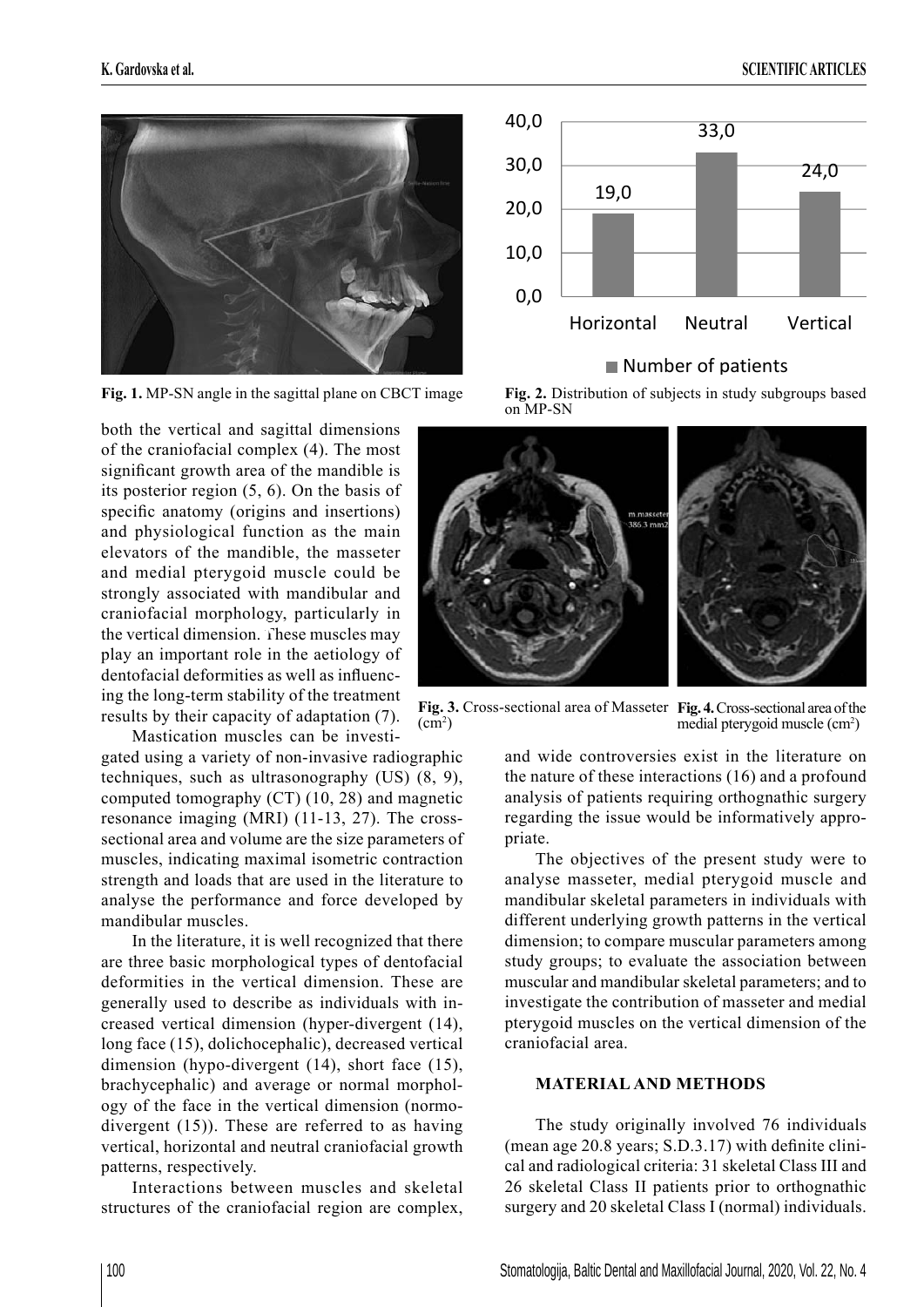



**Fig. 7.** Length of overall mandible (Co-Gn)

The inclusion criteria were ANB angle of  $\geq 4^{\circ}$  for Class II, <0º for Class III and dentoalveolar Class II or III. The exclusion criteria were as follows: congenital dentofacial syndromes (including cleft lip±palate), clinically evident facial asymmetry, functional mandibular deviations, symptoms of temporomandibular disorders, rheumatoid or other types of arthritis and previous orthodontic treatment.

The measurement of the mandibular plane and sella-nasion (MP-SN) on the cone beam computed tomography (CBCT) lateral cephalometric image was used as the criteria for the assessment of the vertical facial dimension and for the assignment of individuals as having either horizontal, vertical or normal growth patterns of facial morphology. MP-SN is measured between the mandibular plane (gonion – gnathion) (17) and the cranial base SN (Fig. 1) with the mean value of  $320\pm5$  (18, 19). Thus, all 76 individuals were categorised according to the vertical facial dimension in 3 different growth pattern subgroups: 19 subjects with a horizontal growth pattern (MP-SN<270), 25 subjects with a vertical growth pattern (MP-SN>370) and 33 subjects with



**Fig. 5.** Height of mandibular ramus (cm) (Co-Go) **Fig. 6.** Length of mandibular corpus (cm) (Go-Gn)

a neutral growth pattern (MP-SN=27-370). The distribution of patients in subgroups is illustrated in Fig. 2.

Magnetic resonance imaging (MRI) was performed for the mandibular muscles using 1.5T GE MEDICAL SYSTEMS Signa HDx. The position of the patient's head was standardized: supine with the Frankfurt horizontal plane oriented perpendicular to the floor; mouth closed with teeth together; and short, calm breathing. Scan protocol included the following: T1 SE in the sagittal plane, T2 FSE in the axial plane, STIR T2 sequence images in the coronal plane and 3D SPGR T1 with subsequent 2D and 3D image reconstructions for the assessment of muscular size parameters. The slice thickness was 2 mm, and the inter-slice gap was 2 mm, FOV24x18. The following measurements were collected for the mandibular muscles on the left and right sides: cross-sectional area (CSA) (Fig. 3), volume and longitudinal dimension for the masseter and medial pterygoid muscles (Fig. 4). The measurement of CSA was perpendicular to the long axes of muscles  $(20)$ , and the maximum CSA was defined as the mean of the largest CSA and those measured in the adjacent scans (21). Volume was calculated by multiplying the sequential CSA with the slice thickness plus the inter-slice gap.

Cone-beam computed tomography (CBCT) using an iCAT scanner (iCAT Next Generation, Imaging Sciences International, Inc., Hatfield, PA, USA) was performed for the maxillofacial area for the measurement analysis of mandibular skeletal structures. The protocol was standardized with the individual seated in a chair with the following parameters of the procedure: 120 kV, 5 mA, 0.4 vox, 17 mm FOV and an exposition time of 7 s. Acquired scans were reconstructed in three planes (sagittal, coronal and axial) and analysed using examVision software (Imaging Sciences International, Inc. Hat-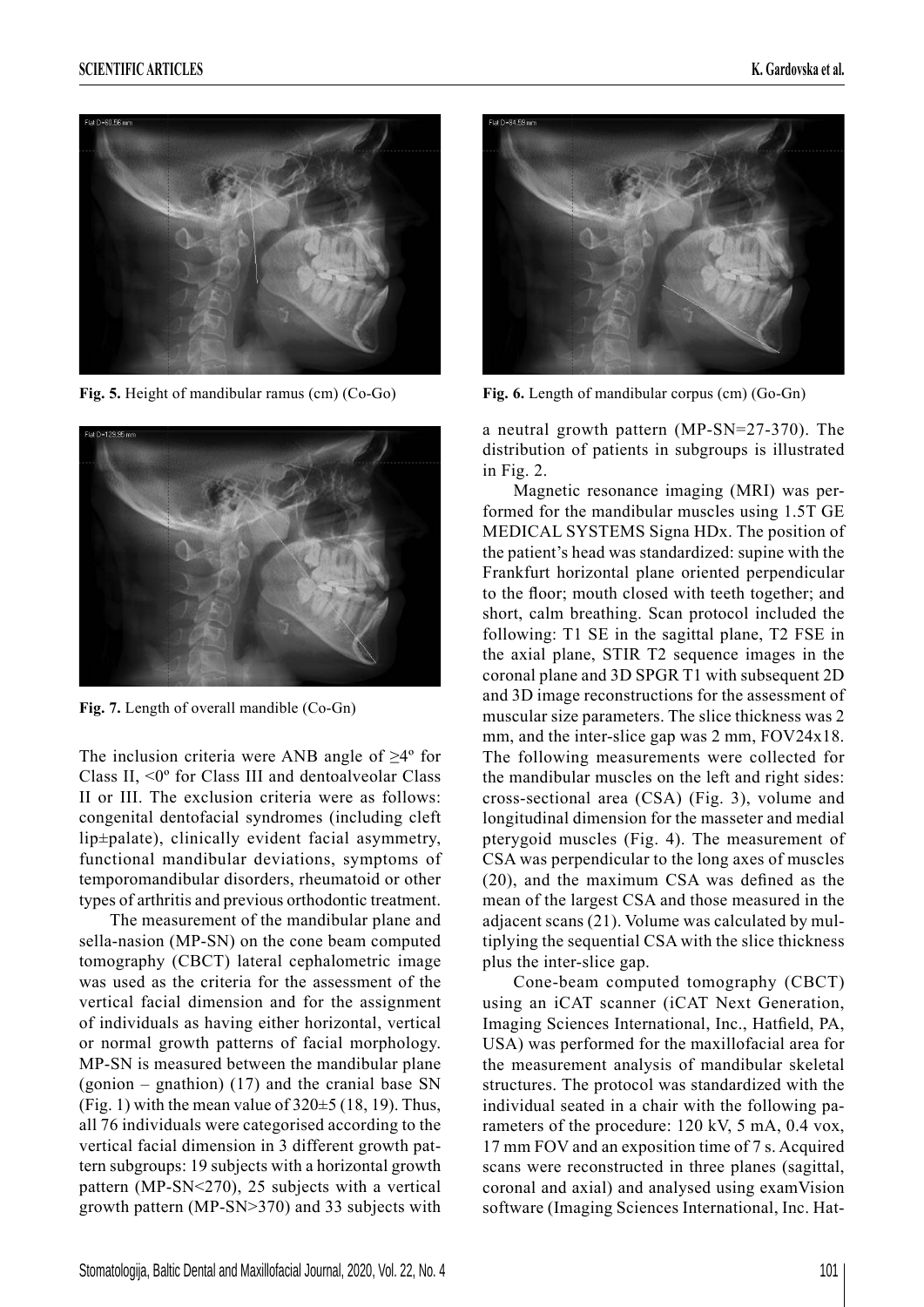

**Fig. 8.** Inter-angular distance (cm)



field, PA, ASV). The following linear measurements of the mandible were collected on the left and right sides: height of ramus (Condylus-Gonion) (Fig. 5), length of the mandibular corpus (Go-Gnathion) (Fig.6.) and overall mandibular length (Condylus-Gnathion) (Fig. 7.), and assessment of the transversal dimension, inter-angular width (distance between the most posterior and lower mandibular angulus points) (Fig.8.), and intercondylar width (Fig. 9, 10) was performed.

All the measurements of the mandible were performed twice bilaterally on the CBCT images at 2-week interval by one operator.

Statistical analyses were performed with SPSS 20.0 for Windows. The distribution of data was checked with the Kolmogorov-Smirnov test. The standard measure of error as proposed by Dahlberg was calculated, and no measurement exceeded limiting the value of 1.0. Data were analysed using descriptive statistics and one-way analysis of variance (ANOVA) with Bonferroni's correction to analyse and compare study groups, Pearson's correlation coefficients to assess the associations between muscular and mandibular skeletal variables separately in every study group and multivariate linear regression analysis to identify mandibular and muscular factors that influence the vertical dimension of the craniofacial morphology.

The study protocol was approved by the Ethics Committee of Riga Stradins University (decision accepted with the specifications in the Declaration of Helsinki).

#### **RESULTS**

There were differences between the left and right side measurements of masseter and medial pterygoid for the CSA and volume (Tables 1 and 2), but there was no consistent preference or statistical significance, and in further investigations, the left and right variables were averaged, and the mean value of both sides was used.

In the overall sample, the masseter volume showed a statistically significant positive correlation with its CSA  $(0.81, p<0.000)$ , with the medial pterygoid volume  $(0.55, p<0.000)$  and CSA  $(0.57, p<0.000)$ p<0.000), and a correlation between the medial pterygoid volume and CSA  $(0.47, p<0.000)$ . The MP-SN angle showed a statistically significant negative correlation with the masseter volume (-0.44, p<0.000), masseter CSA (-0.41, p<0.000) and medial pterygoid volume  $(-0.29, p<0.01)$  in the overall sample.

Descriptive statistics of the masseter; medial pterygoid muscle; and mandibular variables of neutral, horizontal and vertical growth pattern groups are presented in Tables 3, 4 and 5, respectively.

**Table 1.** Average distance between anatomical apex and apical foramen

| <b>Volume</b><br>(cm <sup>3</sup> ) | <b>Neutral growth</b><br>pattern |           | <b>Horizontal</b><br>growth pattern |           | <b>Vertical growth</b><br>pattern |           |  |
|-------------------------------------|----------------------------------|-----------|-------------------------------------|-----------|-----------------------------------|-----------|--|
|                                     | Mean                             | <b>SD</b> | Mean                                | <b>SD</b> | Mean                              | <b>SD</b> |  |
| Mas right                           | 21.7                             | 5.52      | 249                                 | 6.19      | 197                               | 4.79      |  |
| Mas left                            | 22.4                             | 5.61      | 25.1                                | 6.37      | 19.4                              | 4.56      |  |
| MPM right                           | 10.0                             | 3.12      | 11.1                                | 3.56      | 10.3                              | 4.77      |  |
| MPM left                            | 102                              | 3.07      | 11 6                                | 3.67      | 10.6                              | 487       |  |

MPM – medial pterygoid muscle; Mas – masseter.

**Table 2.** Measurements of the masseter and medial pterygoid muscle CSA from the left and right sides

| <b>CSA</b><br>(mm2) | pattern | <b>Neutral growth</b> | Horizontal | growth pattern | <b>Vertical growth</b><br>pattern |           |  |
|---------------------|---------|-----------------------|------------|----------------|-----------------------------------|-----------|--|
|                     | Mean    | <b>SD</b>             | Mean       | <b>SD</b>      | Mean                              | <b>SD</b> |  |
| Mas right           | 465.4   | 102.79                | 508.6      | 77.61          | 4262                              | 79 79     |  |
| Mas left            | 475.0   | 110.37                | 52.7       | 81.90          | 4311                              | 79.59     |  |
| MPM right 285.7     |         | 59.04                 | 302.7      | 69.79          | 275.6                             | 77.25     |  |
| MPM left            | 2949    | 65.42                 | 313.5      | 67 17          | 2911                              | 89 12     |  |

MPM – medial pterygoid muscle; Mas – masseter.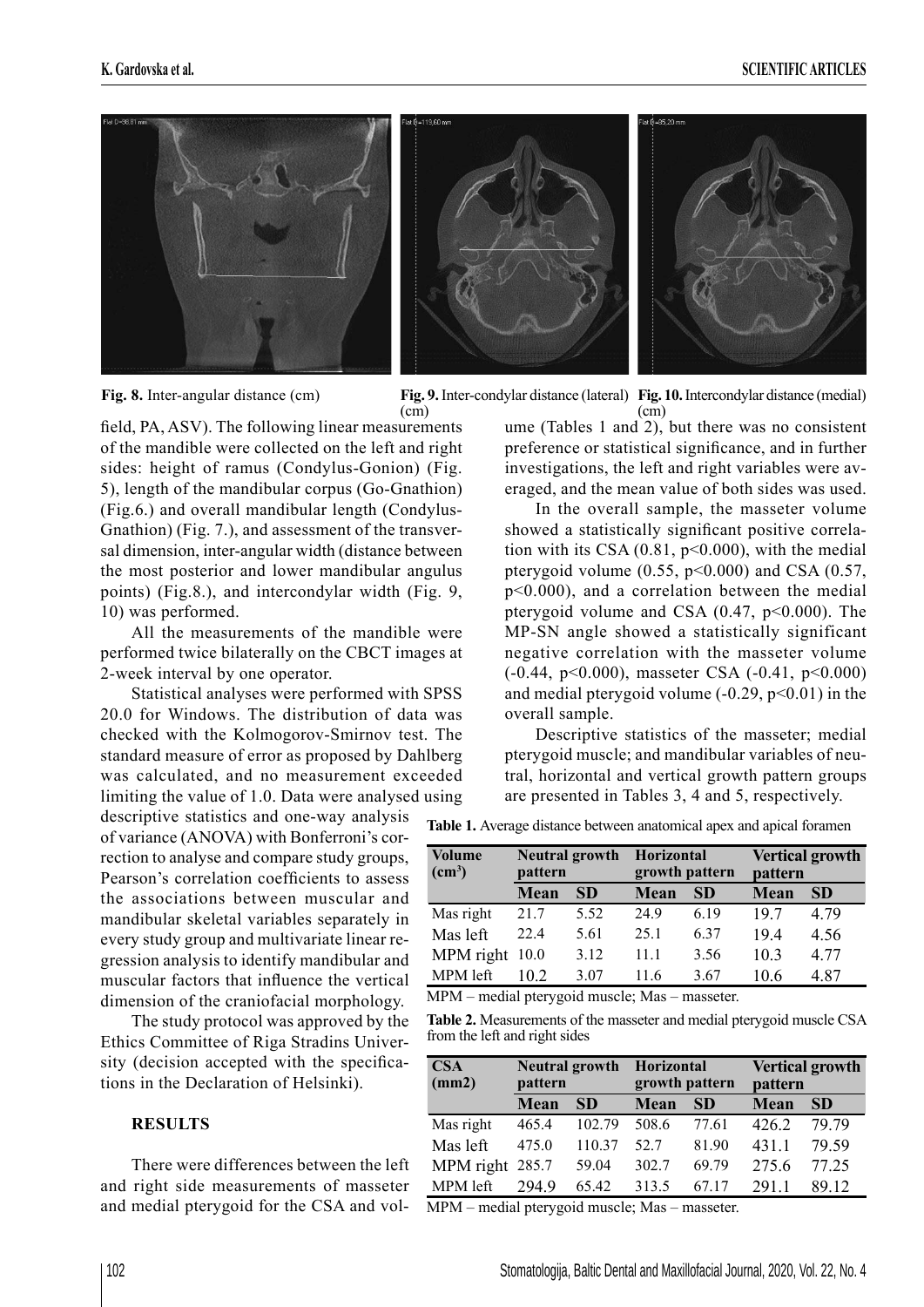0,0 5,0







**Fig. 11.** Comparison of the mean values of volume of the masseter and medial pterygoid muscles among the different growth pattern groups

> Cross-sectional area of Masseter and Medial pterygoid muscles (mm2)



The comparison among different growth pattern groups of the masseter and medial pterygoid muscle CSA and volume are presented in Figures 11 and 12.

There were statistically significant differences among all study groups of the masseter volume ( $p<0.006$ ) and CSA (p<0.006), with the highest values in the horizontal growth pattern group and the lowest values in the vertical growth pattern group (Fig. 6 and 7). After Bonferroni's correction, there was statistically significant difference ( $p < 0.004$  and  $p < 0.008$ ) between horizontal and vertical growth type groups.

A similar tendency was observed for the variables of the medial pterygoid muscle to be larger in the horizontal growth pattern group, but with no statistical significance.

Correlations between muscular and mandibular parameters were calculated in every study group separately and are presented in Tables 5-8.

**Fig. 12.** Comparison of the mean values of CSA of the masseter and medial pterygoid muscle among the different growth pattern groups

**Table 3.** Descriptive statistics of masseter variables in different growth pattern groups

| Parameter                                                                             | Horizontal growth pattern |  |             | <b>Neutral growth pattern</b> |     |  |                                                        | <b>Vertical growth pattern</b> |            |  |                    |  |        |
|---------------------------------------------------------------------------------------|---------------------------|--|-------------|-------------------------------|-----|--|--------------------------------------------------------|--------------------------------|------------|--|--------------------|--|--------|
|                                                                                       | Min                       |  | Max Mean SD |                               | Min |  | Max Mean SD                                            |                                | <b>Min</b> |  | <b>Max Mean SD</b> |  |        |
| Volume (cm <sup>3</sup> ) 15.4 35.5 25.0 6.16 11.2 32.1 22.1 5.46 13.8 28.4 19.5 4.58 |                           |  |             |                               |     |  |                                                        |                                |            |  |                    |  | -0.006 |
| $CSA (mm^2)$ 379.1 650.9 518.2 78.0                                                   |                           |  |             |                               |     |  | 293.9 673.2 470.2 104.74 327.9 601.8 428.7 77.61 0.008 |                                |            |  |                    |  |        |

**Table 4.** Descriptive statistics of medial pterygoid variables in different growth pattern groups

| <b>Parameter</b>                         | Horizontal growth pattern |            |                        | <b>Neutral growth pattern</b> |     |           |                        | <b>Vertical growth pattern</b> |            |      |                        |    |     |
|------------------------------------------|---------------------------|------------|------------------------|-------------------------------|-----|-----------|------------------------|--------------------------------|------------|------|------------------------|----|-----|
|                                          | Min                       | <b>Max</b> | mean SD                |                               | Min |           | Max mean SD            |                                | <b>Min</b> |      | Max mean SD            |    |     |
| Volume $\text{(cm}^3)$ 7.8 21.8 11.3 3.5 |                           |            |                        |                               | 5.2 | 21.9 10.1 |                        | 3.04 6.0                       |            | 22.3 | 10.3                   | 47 | NS  |
| CSA (mm <sup>2</sup> )                   |                           |            | 188.6 409.1 308.2 67.1 |                               |     |           | 160.8 413.9 290.4 59.7 |                                |            |      | 129.1 431.0 281.5 81.0 |    | NS. |

**Table 5.** Descriptive statistics of mandibular variables (mm) in different growth pattern groups

| <b>Parameter</b>                        |      | Horizontal growth pattern |                |      |      |            | <b>Neutral growth pattern</b> |      | <b>Vertical growth pattern</b> |             |         |      |
|-----------------------------------------|------|---------------------------|----------------|------|------|------------|-------------------------------|------|--------------------------------|-------------|---------|------|
|                                         | Min  | <b>Max</b>                | <b>Mean SD</b> |      | Min  | <b>Max</b> | <b>Mean SD</b>                |      | Min                            | <b>Max</b>  | Mean SD |      |
| Inter-Co distance med 71,9              |      | 91.4                      | 81.5           | 5.1  | 71.7 | 122,4      | 82,5                          | 8,54 | 71.3                           | 94          | 83.1    | 5.93 |
| Inter-Co distance lat 107.2 133.3 118.9 |      |                           |                | 7.69 | 86   | 132        | 114.8 8.26                    |      | 103.3                          | 124.3       | -116    | 6.6  |
| Inter-Ang distance                      | 80.8 | 112.5 96.5 9.24           |                |      | 79.1 | 110        | 96.2                          | 844  | 78.3                           | 106.8       | 96.7    | 694  |
| Md overall length                       |      | 104.5 139.1 117.8         |                | 11.5 | 104  | 136.4      | 119.2 8.9                     |      | 91.5                           | 143.5 119.4 |         | -124 |
| Height of Md ramus 52.7                 |      | 74.9                      | 62.1           | 6.4  | 46.7 | 75.7       | 60.9                          | 6.1  | 417                            | 95.7        | 59.5    | 102  |
| Length of Md corpus $67.1$ 92.3         |      |                           | 79.1           | 7.6  | 63.5 | 91.2       | 78.6                          | 6.2  | 61.1                           | 95.2        | 76.3    | 82   |

Co – condylar; Md – mandibular; Ang – angular; med – medial; lat – lateral.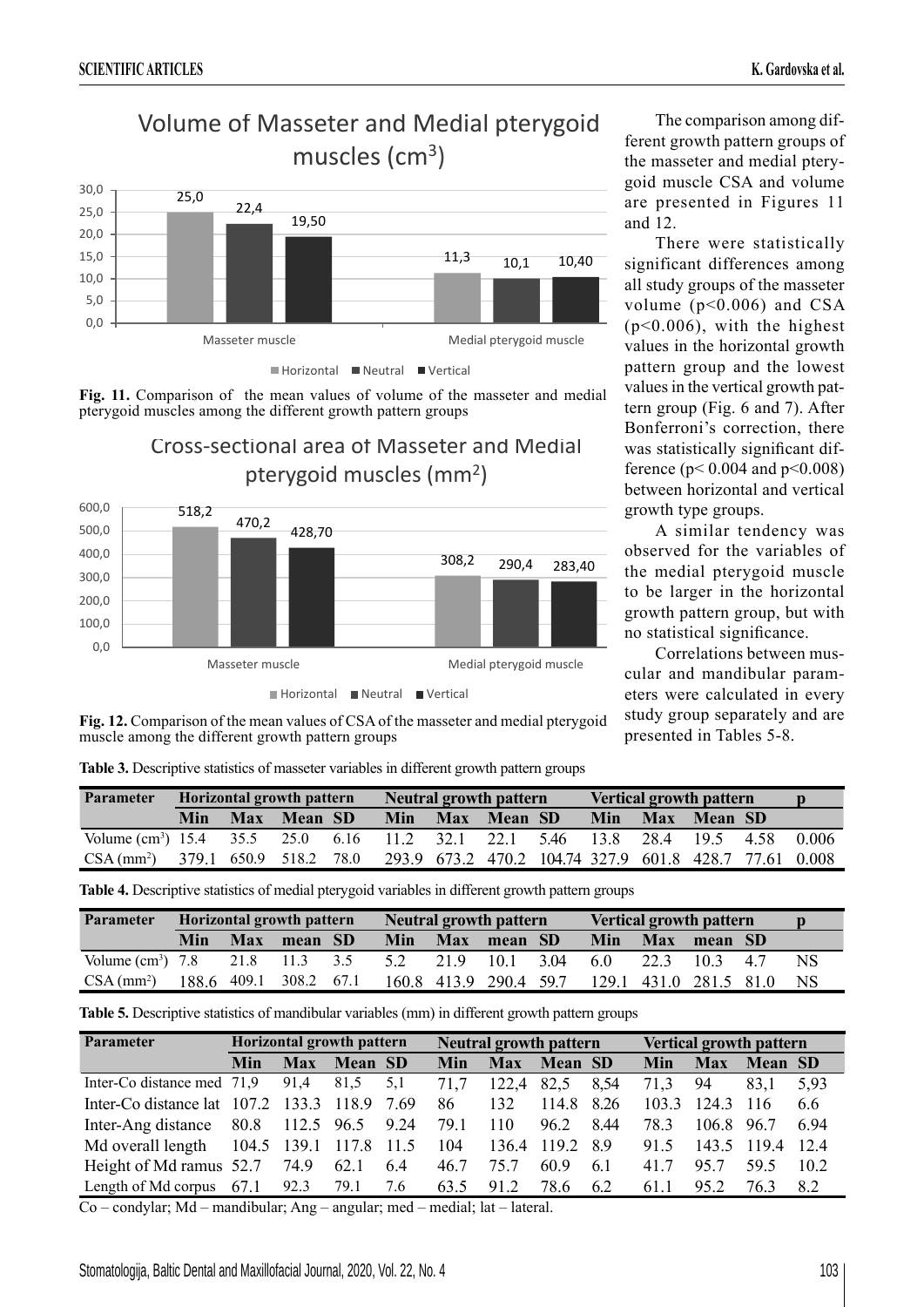Of the seven variables included in regression analysis (volume and CSA of masseter, volume and CSA of medial pterygoid, mandibular overall length, height of mandibular ramus and length of mandibular corpus) in the final model, only four variables were significantly associated with MP-SN and explained 37% of the variance (masseter volume  $(p=0.017)$ , mandibular overall length  $(p<0.001)$ , height of mandibular ramus (p=0.003) and length of mandibular corpus (p<0.001)).

# **DISCUSSION**

To our knowledge, this is the first attempt to acquire and merge data from MRI and CBCT in this field of research. In most of the previous studies in which mandibular muscles have been investigated using MRI or US, the method of choice for the craniofacial skeletal structures have been conventional lateral cephalometry in contrast to this study, in which the measurements were performed on both sides of the mandible.

In correspondence with data of literature, specific radiological methods like MRI  $(11-13, 20, 26,$ 27) and CBCT (29, 31) for the craniofacial area evaluation were selected and used with the aim of providing higher accuracy of soft and hard tissue investigation and analysis.

# **All study samples**

The observed significant inter-muscular and inter-parameter correlation relates to the cooperative and coordinating actions of the masseter and medial pterygoid elevator muscles. These results are in agreement with some previous studies (10-12, 21, 22) and contrasts with some as well (23).

The mean values of volume and CSAs for the masseter in this study were  $21.9 \text{ cm}^3$  and  $4.7 \text{ cm}^2$ in comparison with the mean values of previous studies that assessed muscle parameters in adults with the closest values of  $4.8 \text{ cm}^2$  for the CSA (12),  $21.2 \text{ cm}^3$  and  $5.0 \text{ cm}^2$  (22). Other studies showed higher mean values of 22.9 cm<sup>3</sup> and 4.83 cm<sup>2</sup> (11), 29.2 cm<sup>3</sup> and 5.5 cm<sup>2</sup> (20), 30.4 cm<sup>3</sup> and 6.9 cm<sup>2</sup> (21), respectively. The mean values of the medial pterygoid muscle in this study for the volume and CSA were  $10.5 \text{ cm}^3$  and  $2.9 \text{ cm}^2$  in comparison with previous studies, with the closest values of 10.4 cm<sup>2</sup>, 3.0 cm<sup>2</sup> (20) and 3.3 cm<sup>2</sup> for the CSA (12), 10.4 cm<sup>3</sup> and  $3.2 \text{ cm}^2$  (11),  $9.3 \text{ cm}^3$  and  $3.4 \text{ cm}^2$  (22). The direct comparison should be assessed with caution, and the factors of dentofacial deformity, ethnicity, sex, age and methodology should not be ignored.

# **Comparison of the study groups**

Significantly larger masseter parameters and a tendency of medial pterygoid to be larger in the

**Table 6.** Correlations between muscular and mandibular skeletal parameters in the neutral growth pattern group

|                            | <b>Md</b> ramus<br>height | length   | length  | Md corpus Md overall Inter-angular<br>distance | <b>Intercondylar</b> | Intercondylar<br>medial distance lateral distance |
|----------------------------|---------------------------|----------|---------|------------------------------------------------|----------------------|---------------------------------------------------|
| Volume of masseter $0.6**$ |                           | $0.5**$  | $0.5**$ | 0.3                                            | $-0.08$              | 0.18                                              |
| Masseter CSA               | $0.4*$                    | $0.45**$ | $0.3*$  | 0.2                                            | 0.06                 | 0.05                                              |
| Volume of MPM              | $0.4**$                   | $0.4**$  | $0.4**$ | 0.08                                           | $-0.0$               | 0.16                                              |
| <b>MPM CSA</b>             | 01                        | 0.17     | 0.02    | $-0.03$                                        | $-0.01$              | $-0.2$                                            |

Md – mandibular; CSA – cross-sectional area; MPM – medial pterygoid muscle.  $* - P=0.05$ ;  $* - P=0.01$ .

|  | Table 7. Correlations between muscular and mandibular skeletal parameters in the horizontal growth pattern group |  |  |  |  |  |
|--|------------------------------------------------------------------------------------------------------------------|--|--|--|--|--|
|  |                                                                                                                  |  |  |  |  |  |

|                        | Md ramus<br>height | length | length | Md corpus Md overall Inter-angular<br>distance | Intercondylar | Intercondylar<br>medial distance lateral distance |
|------------------------|--------------------|--------|--------|------------------------------------------------|---------------|---------------------------------------------------|
| Volume of masseter 0.4 |                    |        | 0.4    | $0.3*$                                         | $0.68**$      | $0.74**$                                          |
| Masseter CSA           | 0.3                | 0.3    | 0.3    | 0.4                                            | 0.3           | 0.4                                               |
| Volume of MPM          | 0.2                | 0.4    | 0.4    | $-0.0$                                         | 0.4           | 0.3                                               |
| <b>MPM CSA</b>         | 02                 | 0.2    | 0.3    | 0.1                                            | 03            | 03                                                |

Md – mandibular; CSA – cross-sectional area; MPM – medial pterygoid muscle.  $*$  – P=0.05;  $*$  + – P=0.01. **Table 8.** Correlations between muscular and mandibular skeletal parameters in the vertical growth pattern group

|                        | <b>Md</b> ramus<br>height | length  | length | Md corpus Md overall Inter-angular<br>distance | <b>Intercondylar</b> | <b>Intercondylar</b><br>medial distance lateral distance |
|------------------------|---------------------------|---------|--------|------------------------------------------------|----------------------|----------------------------------------------------------|
| Volume of masseter 0.1 |                           | $0.33*$ | 0.3    | 0.3                                            | 0.3                  | $0.47*$                                                  |
| Masseter CSA           | $-0.1$                    | 0.22    | 0.1    | 0.07                                           | 0.25                 | 0.23                                                     |
| Volume of MPM          | $0.3*$                    | $0.3*$  | $0.5*$ | $-0.1$                                         | $-0.6$               | 0.13                                                     |
| <b>MPM CSA</b>         | $-0.01$                   | 0.18    | 0.05   | 0.12                                           | 02                   | 0.04                                                     |

Md – mandibular; CSA – cross-sectional area; MPM – medial pterygoid muscle.  $* - P=0.05$ ;  $* - P=0.01$ .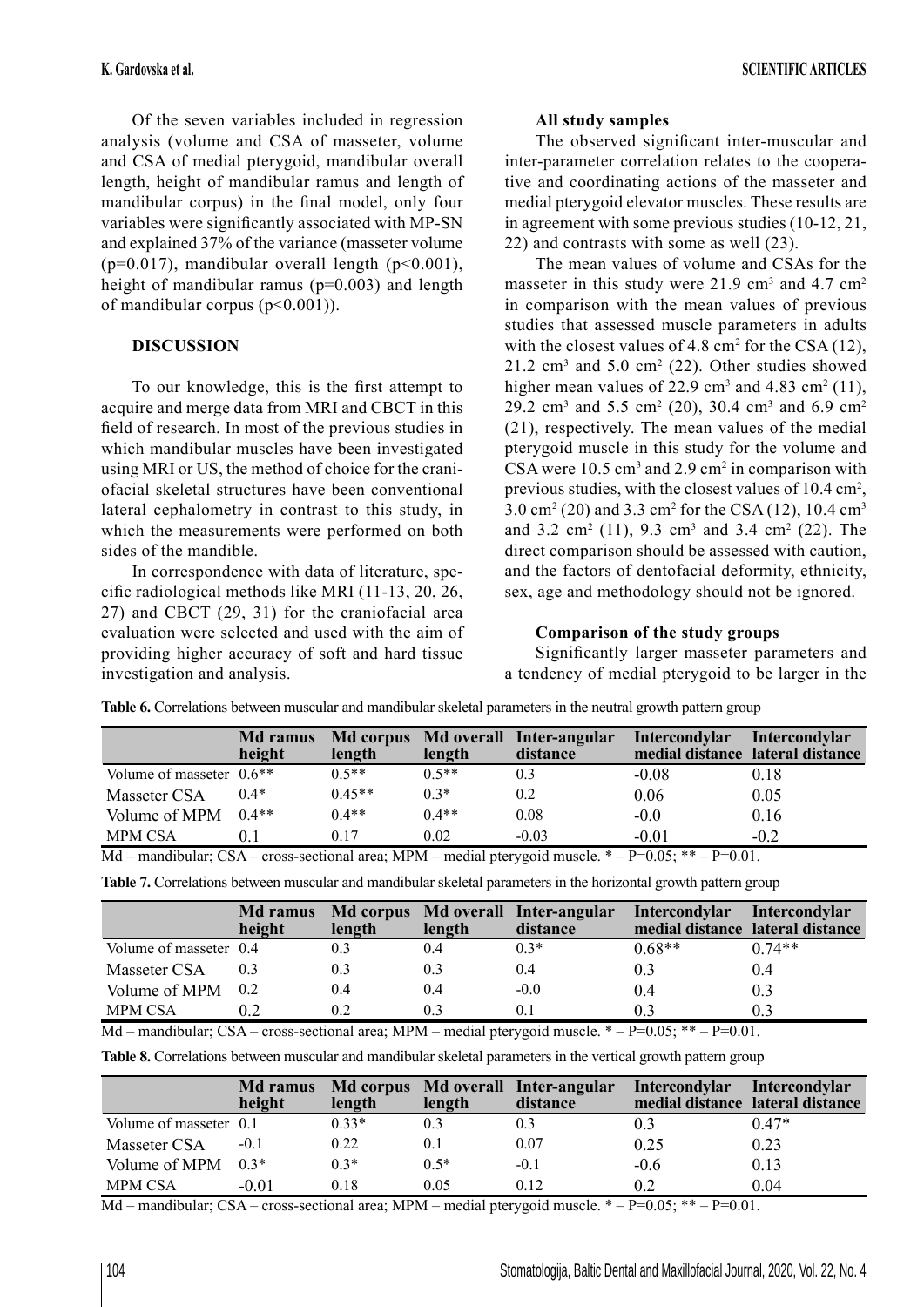horizontal growth pattern groups in comparison with the vertical growth pattern groups were observed. This finding is in agreement with previous data (8-12). The observed differences in size (volume and CSA) of the largest elevator muscles among the vertical and horizontal groups point to different mechanical loading patterns of different growth pattern mandibles (12).

At the same time, we observed a statistically significant negative correlation between MP-SN (the criteria for the vertical craniofacial dimension) and most of the muscular variables in the overall sample. This tendency indicates that the steeper the mandibular plane or higher divergency of the facial morphology is, the smaller, thinner or weaker will be the masseter and medial pterygoid. This finding is in agreement with various reports (9-12).

### **Interaction between parameters of muscles and mandible**

To identify form and function relationships in individuals with different vertical craniofacial growth patterns, a profound analysis was performed separately in the neutral, horizontal and vertical growth pattern groups. Correlations between masticatory muscles and mandibular parameters were inconsistent among the study groups. This correlation pattern can be explained only by different modes of biomechanical action of the elevator muscles in different growth pattern groups.

In general, higher and more significant correlations between the investigated muscles and mandibular structures were observed in the neutral growth pattern group. The masseter, in particular, exerted stronger and more frequent correlations with the skeletal structures of the mandible in all study groups (30).

The volume parameter showed stronger associations than CSA, which is in line with the results obtained by another researcher, who showed that muscle volume is better related to vertical craniofacial dimension than CSA (11).

The values of the transversal dimension (intercondylar and inter-angular measurements) of the mandible significantly correlated with masseter volume only in individuals with a horizontal growth pattern. Considering the significant observations of strong musculature in the horizontal growth pattern group in comparison with the other groups, we consider that strong masticatory muscles are associated with the transversal dimension of the mandible and thus with the craniofacial morphology. This fact is supported by other researchers, who suggested that individuals with strong mandibular muscles have a tendency towards wider craniofacial morphology (10, 23, 24).

According to Kiliaridis' opinion (25) and Frost's theory  $(2)$ , masticatory muscles can influence craniofacial growth in humans, provided that the force they apply to the bone is above a certain threshold. The strength of a muscle must reach a certain force level in order to exert influence on the bone and observe definite consequences. Thus, individuals with strong masticatory muscles are more homogenous (normoor hypodivergent) than individuals with weak muscles who show great variability with respect to the vertical craniofacial dimension, and this feature can be attributed to the results of the current study.

#### **CONCLUSIONS**

The anatomical morphology (volume and CSA) of the masseter and medial pterygoid demonstrates variability and differences among individuals with different vertical facial morphology. Individuals with underlying horizontal growth pattern demonstrate significantly larger parameters of volume and CSA of the masseter in contrast to individuals with underlying vertical growth patterns. The masseter seems to be more sensitive to the variation in craniofacial growth patterns than the medial pterygoid muscle. Volume as the biomechanical characteristic seems to be a more significant parameter for the craniofacial area than CSA.

## **REFERENCES**

- 1. Carlson DS. Theories of Craniofacial Growth in the Postgenomic Era. Seminars in Orthodontics, Volume 11, Issue 4, 2005, Pages 172-183.
- 2. Frost HM. A 2003 update of bone physiology and Wolff's law for clinicians. Angle Orthodontist 2004;74:1.
- 3. Moss ML. The functional matrix hypothesis revisited. The role of mechanotransduction. Am J Orthod Dentofacial Orthop 1997;112(1):8-11.
- 4. Bjork A. Prediction of mandibular growth rotation. Angle Orthod 1969; 55:585-99.
- 5. Moyers R E. Handbook of orthodontics. 4th edition. 1988.
- 6. Enlow DH, Handbook of facial growth. 3nd edition Philadelfia: W.B. Saunders, 1990.
- 7. Hunt N, Shah R, Sinanan A, Lewis M. Northcroft Memorial Lecture 2005: muscling in on malocclusions: current concepts on the role of muscles in the aetiology and treatment of malocclusion.J Orthod. 2006;33(3):187-97.
- 8. Lione R, Franchi L, Noviello A, Bollero P, Fanucci E, Cozza P. Three-dimensional evaluation of masseter muscle in different vertical facial patterns: a cross-sectional study